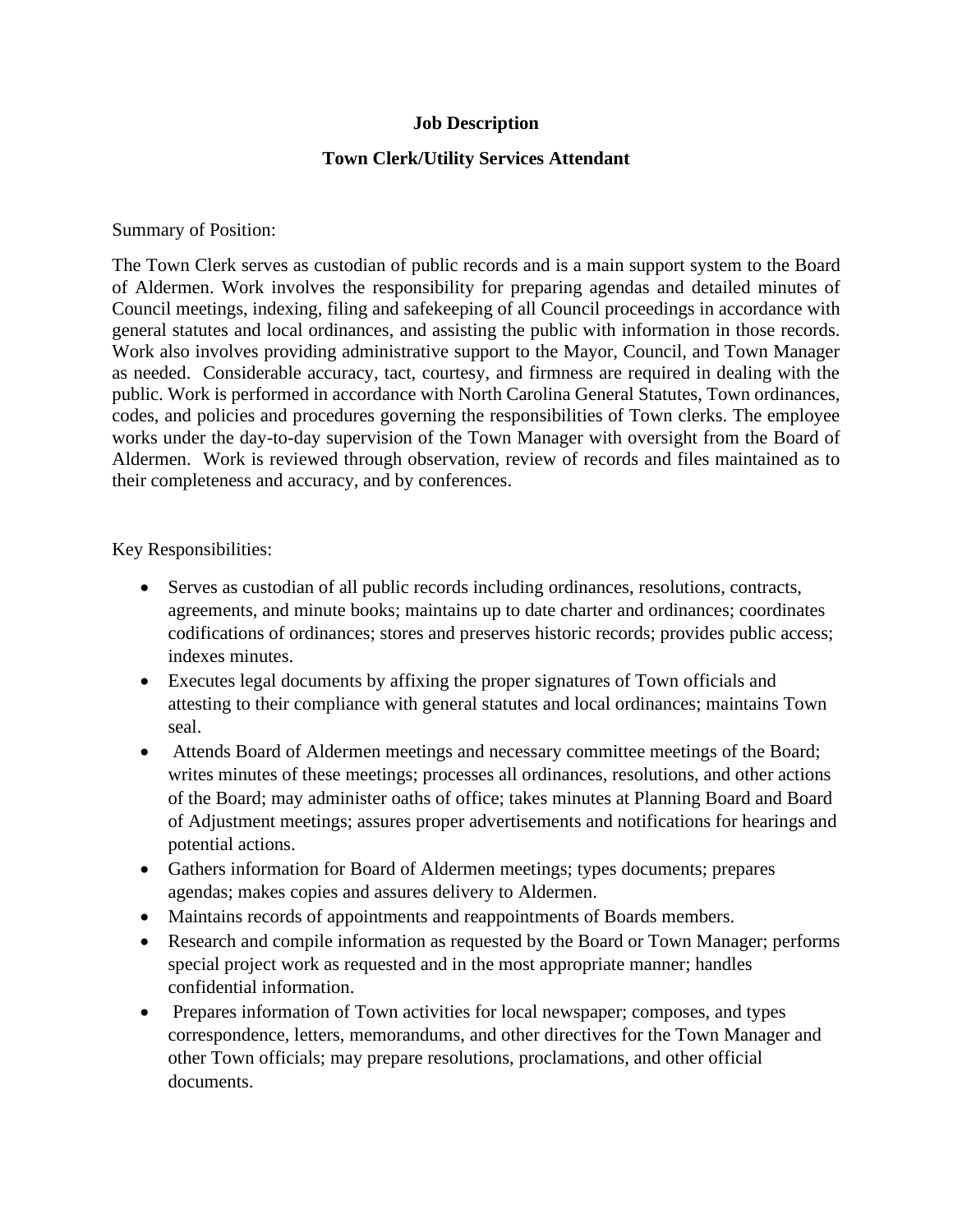- Performs administrative duties for the Town Manager and Board Members by handling correspondence, public inquiries, scheduling, travel arrangements, and mail for these officials.
- Prepares and maintains a wide variety of administrative records, report, surveys, maps, and files.

# **Utility Services Attendant Responsibilities (shared responsibilities)**

- Answer phones
- Provides information on Town services
- Collects payments for utility services
- New Service Connection Request
- Post Mail-in Payments
- Balance cash and credit card payments to collections
- Any other task as assigned by the Town Manager.

# Qualifications:

- Considerable knowledge of North Carolina General Statutes and of local ordinances governing the responsibilities of Town Clerks.
- Considerable knowledge of the organization and functions of Town government.
- Considerable knowledge of standard and approved practices and procedures employed in the processing, safekeeping and utilization of official Town records and documents.
- Considerable knowledge of standard modern office administrative practices and procedures.
- Considerable knowledge of the principles of grammar, spelling, and composition.
- Considerable knowledge of office technology and related information technology.
- Ability to exercise sound judgment in making decisions in conformance with laws, regulations, and policies.
- Ability to take notes of the proceedings of official meetings and to prepare accurate minutes reflecting the actions taken.
- Ability to communicate effectively in oral and written forms.
- Ability to establish and maintain effective working relationships with elected and appointed officials, department heads, employees, and the general public.
- Ability to handle confidential information.

# Physical Demands

- Must be able to physically perform the basic life operational support functions of reaching, walking, fingering, talking, hearing, and repetitive motions.
- Must be able to stand and sit for shift duration